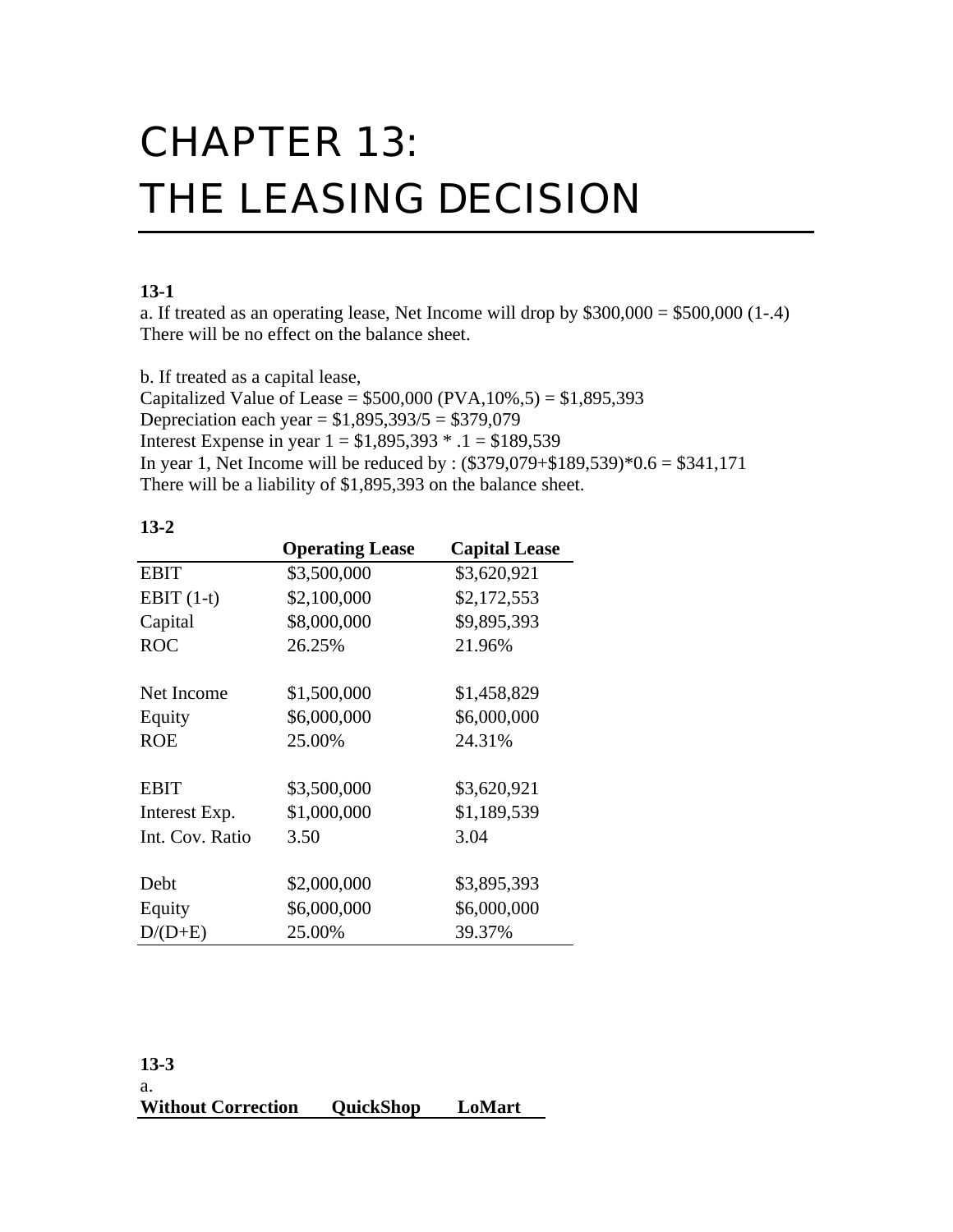| Debt      |     | 50   |
|-----------|-----|------|
| Equity    | 100 | 100  |
| $D/(D+E)$ |     | 0.33 |

If operating leases are capitalized,

capitalized leases for QuickShop =  $$10$  million (PVA,9%,10) =  $$57.76$  million

b.

|           | <b>QuickShop</b> | LoMart |
|-----------|------------------|--------|
| Debt      | \$57.76          | \$50   |
| Equity    | \$100            | \$100  |
| $D/(D+E)$ | 36.61%           | 33.33% |

**13-4**

| a:                          |                      |                    |
|-----------------------------|----------------------|--------------------|
| Year                        | <b>Lease Payment</b> | <b>Tax savings</b> |
| 1                           | \$1,000,000          | \$400,000          |
| $\mathcal{D}_{\mathcal{L}}$ | \$1,000,000          | \$400,000          |
| $\mathcal{R}$               | \$1,000,000          | \$400,000          |
|                             | \$1,000,000          | \$400,000          |
| 5                           | \$1,000,000          | \$400,000          |

## b. Tax Deductions as Operating Lease

| Year           | <b>Depreciation</b> | <b>Interest</b> | <b>Tax Savings</b> | <b>Remaining</b> |
|----------------|---------------------|-----------------|--------------------|------------------|
|                |                     | <b>Expense</b>  |                    | <b>Principal</b> |
|                | \$777,930           | \$350,069       | \$451,200          | \$3,239,720      |
| 2              | \$777,930           | \$291,575       | \$427,802          | \$2,531,295      |
| 3              | \$777,930           | \$227,817       | \$402,299          | \$1,759,111      |
| $\overline{4}$ | \$777,930           | \$158,320       | \$374,500          | \$917,431        |
| 5              | \$777,930           | \$82,569        | \$344,200          |                  |

PV of Lease Payments at 9% = \$1,000,000 (PVA,9%,5) = \$3,889,651

c. In nominal terms, the savings are \$2 million in either case.

In PV terms, the savings are:

With Operating Lease: \$1,712,808

With Capital Lease: \$1,724,814

The after-tax cost of debt was used as the discount rate in both cases.

| ×<br>۰.<br>۰.<br>×<br>., |
|--------------------------|
|--------------------------|

|      | <b>Lease Option</b> |                     |
|------|---------------------|---------------------|
| Year | Lease Payment       | Lease Payment (1-t) |
|      | \$(1,500,000)       | \$(1,050,000)       |
| 2    | \$(1,500,000)       | \$(1,050,000)       |
| 3    | \$(1,500,000)       | \$(1,050,000)       |
| 4    | \$(1,500,000)       | \$(1,050,000)       |
| 5    | \$(1,500,000)       | \$(1,050,000)       |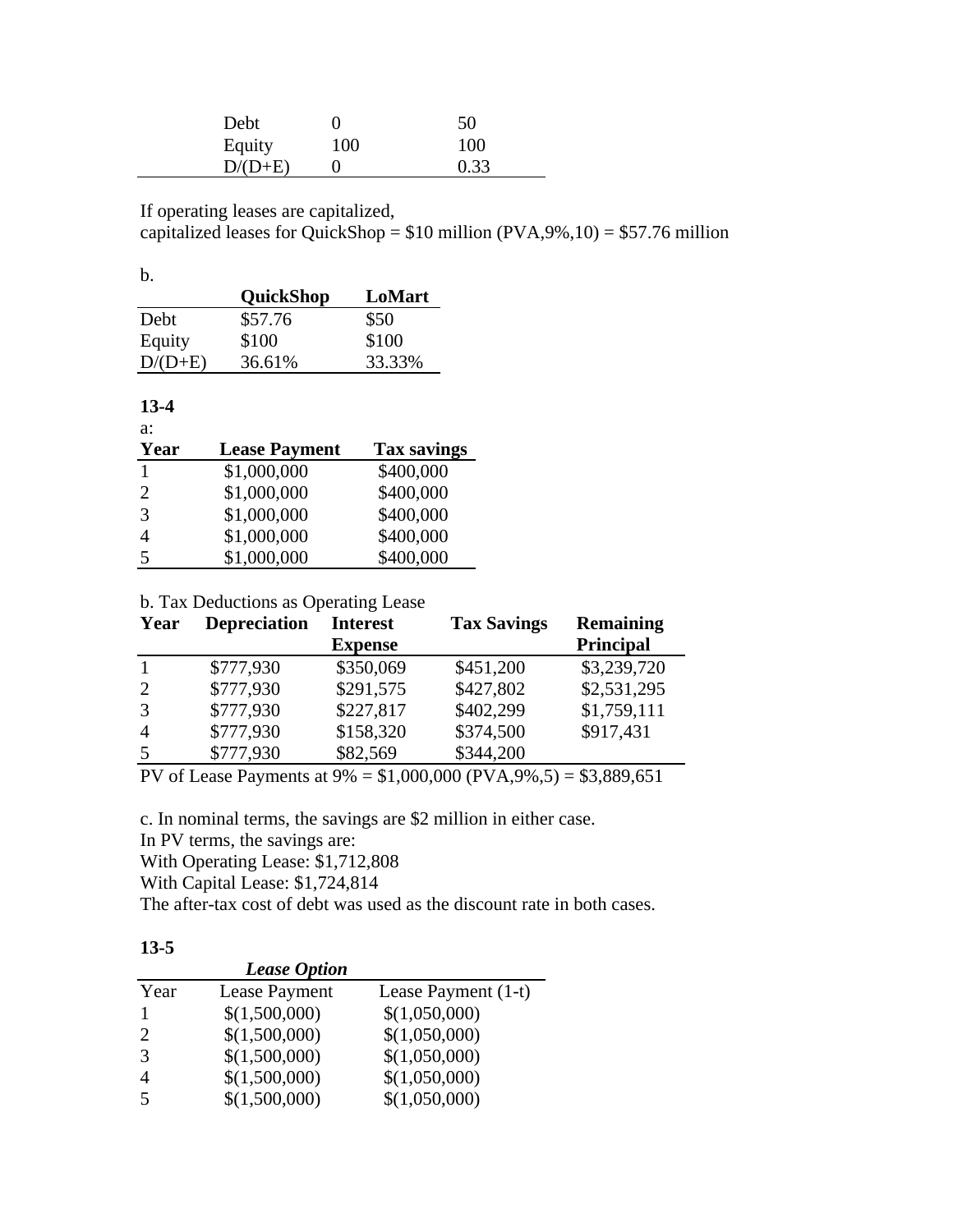|    | $NPV =$       | $(\$7,374,761)$ |
|----|---------------|-----------------|
| 10 | \$(1,500,000) | \$(1,050,000)   |
| 9  | \$(1,500,000) | \$(1,050,000)   |
| 8  | \$(1,500,000) | \$(1,050,000)   |
|    | \$(1,500,000) | \$(1,050,000)   |
| 6  | \$(1,500,000) | \$(1,050,000)   |

#### *Borrow and Buy Option* **Year Interest(1-t) Depreciation(t) Principal Pmt. Maint. Exp.(1-t) ATCF**

 $\overline{\phantom{a}}$ 

| 1              | \$700,000 | \$240,000 | \$627,454   | \$70,000   | \$(1,157,454)   |
|----------------|-----------|-----------|-------------|------------|-----------------|
| 2              | \$656,078 | \$240,000 | \$690,199   | \$70,000   | \$(1,176,278)   |
| 3              | \$607,764 | \$240,000 | \$759,219   | \$70,000   | \$(1,196,984)   |
| $\overline{4}$ | \$554,619 | \$240,000 | \$835,141   | \$70,000   | \$(1,219,760)   |
| 5              | \$496,159 | \$240,000 | \$918,655   | \$70,000   | \$(1,244,814)   |
| 6              | \$431,853 | \$240,000 | \$1,010,521 | \$70,000   | \$(1,272,374)   |
| 7              | \$361,117 | \$240,000 | \$1,111,573 | \$70,000   | \$(1,302,690)   |
| 8              | \$283,307 | \$240,000 | \$1,222,730 | \$70,000   | \$(1,336,037)   |
| 9              | \$197,715 | \$240,000 | \$1,345,003 | \$70,000   | \$(1,372,719)   |
| 10             | \$103,565 | \$240,000 | \$1,479,504 | \$70,000   | \$(1,413,069)   |
|                |           |           |             | <b>Sum</b> | $(\$7,789,293)$ |
|                |           |           |             |            |                 |

|                | <b>Year Differential</b> | <b>Interest</b> | <b>Remaining Principal</b> |
|----------------|--------------------------|-----------------|----------------------------|
|                | CF                       |                 |                            |
| $\mathbf{1}$   | \$457,453.95             | \$1,000,000.00  | \$9,372,546.05             |
| 2              | \$476,277.57             | \$937,254.61    | \$8,682,346.71             |
| 3              | \$496,983.55             | \$868,234.67    | \$7,923,127.43             |
| $\overline{4}$ | \$519,760.13             | \$792,312.74    | \$7,087,986.22             |
| .5             | \$544,814.36             | \$708,798.62    | \$6,169,330.90             |
| 6              | \$572,374.02             | \$616,933.09    | \$5,158,810.04             |
| 7              | \$602,689.65             | \$515,881.00    | \$4,047,237.09             |
| 8              | \$636,036.84             | \$404,723.71    | \$2,824,506.85             |
| 9              | \$672,718.74             | \$282,450.69    | \$1,479,503.59             |
| 10             | \$713,068.84             | \$147,950.36    |                            |

a . See column under lease payment (1-t)

b. See column under ATCF: There will also be a salvage value of \$2 million in year 10.

c. NPV of Leasing = -\$7,374,761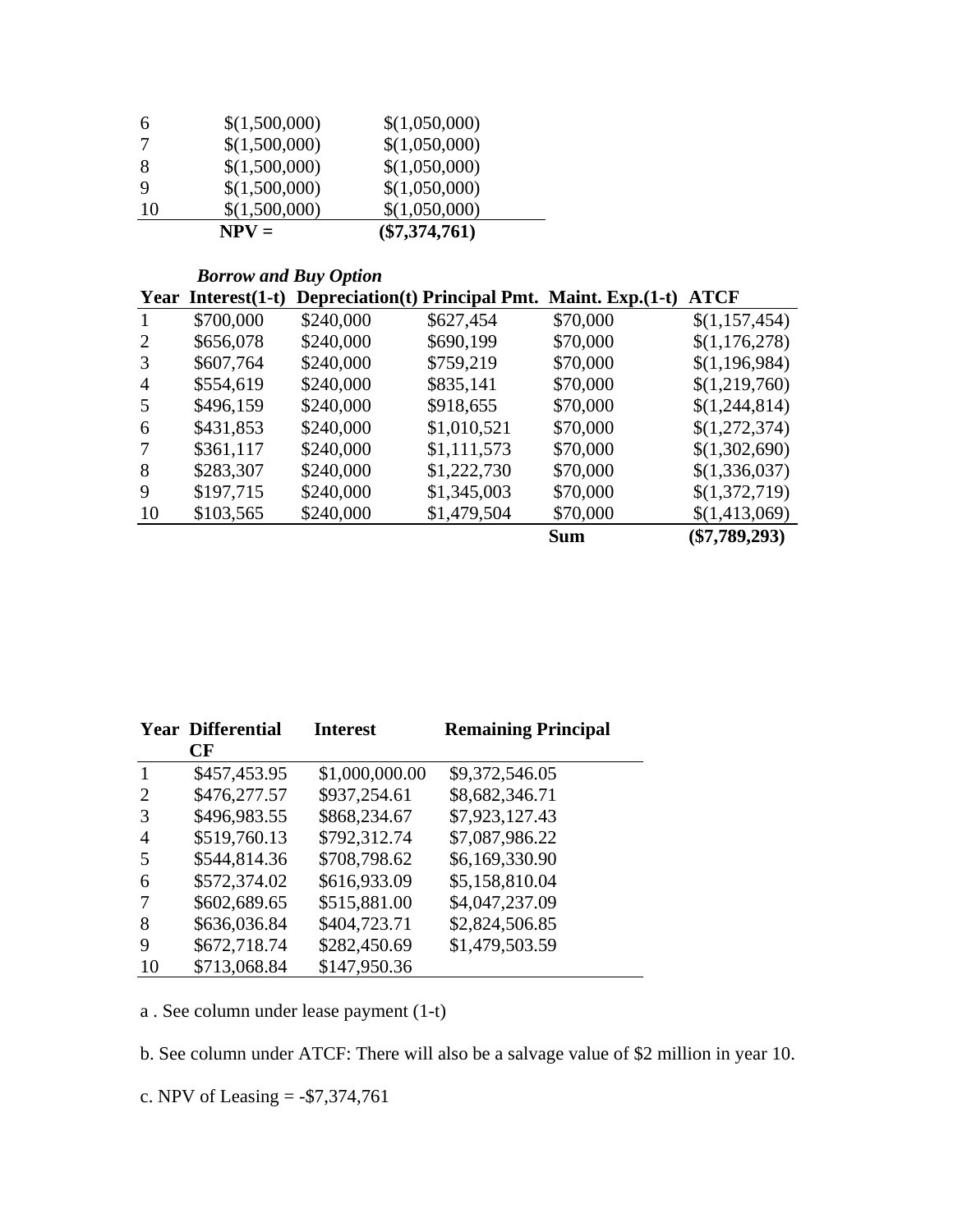NPV of Buying = -\$7,789,293

d. Net Advantage of Leasing = -7374,761 - (-7,789,293) = \$414,532

#### **13-6**

|    | <b>Lease Option</b> |                                                 |
|----|---------------------|-------------------------------------------------|
|    |                     | <b>Year Lease Revenues Lease Revenues (1-t)</b> |
| 1  | \$1,500,000.00      | \$750,000.00                                    |
| 2  | \$1,500,000.00      | \$750,000.00                                    |
| 3  | \$1,500,000.00      | \$750,000.00                                    |
| 4  | \$1,500,000.00      | \$750,000.00                                    |
| 5  | \$1,500,000.00      | \$750,000.00                                    |
| 6  | \$1,500,000.00      | \$750,000.00                                    |
| 7  | \$1,500,000.00      | \$750,000.00                                    |
| 8  | \$1,500,000.00      | \$750,000.00                                    |
| 9  | \$1,500,000.00      | \$750,000.00                                    |
| 10 | \$1,500,000.00      | \$750,000.00                                    |
|    | $NPV =$             | \$6,083,171.83                                  |

#### Borrow and Buy Option:

| Interest $(1-t)$ |              | Depreciation Principal Pmt. Maint. Exp |             | <b>ATCF</b>       | <b>Differential</b> |
|------------------|--------------|----------------------------------------|-------------|-------------------|---------------------|
|                  | (t)          |                                        | $(1-t)$     |                   | <b>CF</b>           |
| \$400,000.00     | \$400,000.00 | \$690,294.89                           | \$50,000.00 | \$(740, 294.89)   | \$1,490,294.89      |
| \$372,388.20     | \$400,000.00 | \$745,518.48                           | \$50,000.00 | \$(767,906.68)    | \$1,517,906.68      |
| \$342,567.47     | \$400,000.00 | \$805,159.96                           | \$50,000.00 | \$(797,727.42)    | \$1,547,727.42      |
| \$310,361.07     | \$400,000.00 | \$869,572.75                           | \$50,000.00 | \$(829,933.82)    | \$1,579,933.82      |
| \$275,578.16     | \$400,000.00 | \$939,138.57                           | \$50,000.00 | \$(864,716.73)    | \$1,614,716.73      |
| \$238,012.61     | \$400,000.00 | \$1,014,269.66                         | \$50,000.00 | \$(902, 282.27)   | \$1,652,282.27      |
| \$197,441.83     | \$400,000.00 | \$1,095,411.23                         | \$50,000.00 | \$(942,853.06)    | \$1,692,853.06      |
| \$153,625.38     | \$400,000.00 | \$1,183,044.13                         | \$50,000.00 | \$(986,669.51)    | \$1,736,669.51      |
| \$106,303.61     | \$400,000.00 | \$1,277,687.66                         | \$50,000.00 | \$(1,033,991.27)  | \$1,783,991.27      |
| \$55,196.11      | \$400,000.00 | \$1,379,902.67                         | \$50,000.00 | \$(1,085,098.78)  | \$1,835,098.78      |
|                  |              |                                        |             | \$ (5,810,058.14) |                     |

 $NPV = $6,083,171.83 + $(5,810,058.14) = $273,114$ 

a. The lease makes sense. The NPV of lease revenues exceeds the NPV of the cost of buying and servicing the asset.

b. The differences can be attributed to the differences in default risk (interest rate) and tax rates.

#### **13-7**

a. If the asset is bought by DP Capital,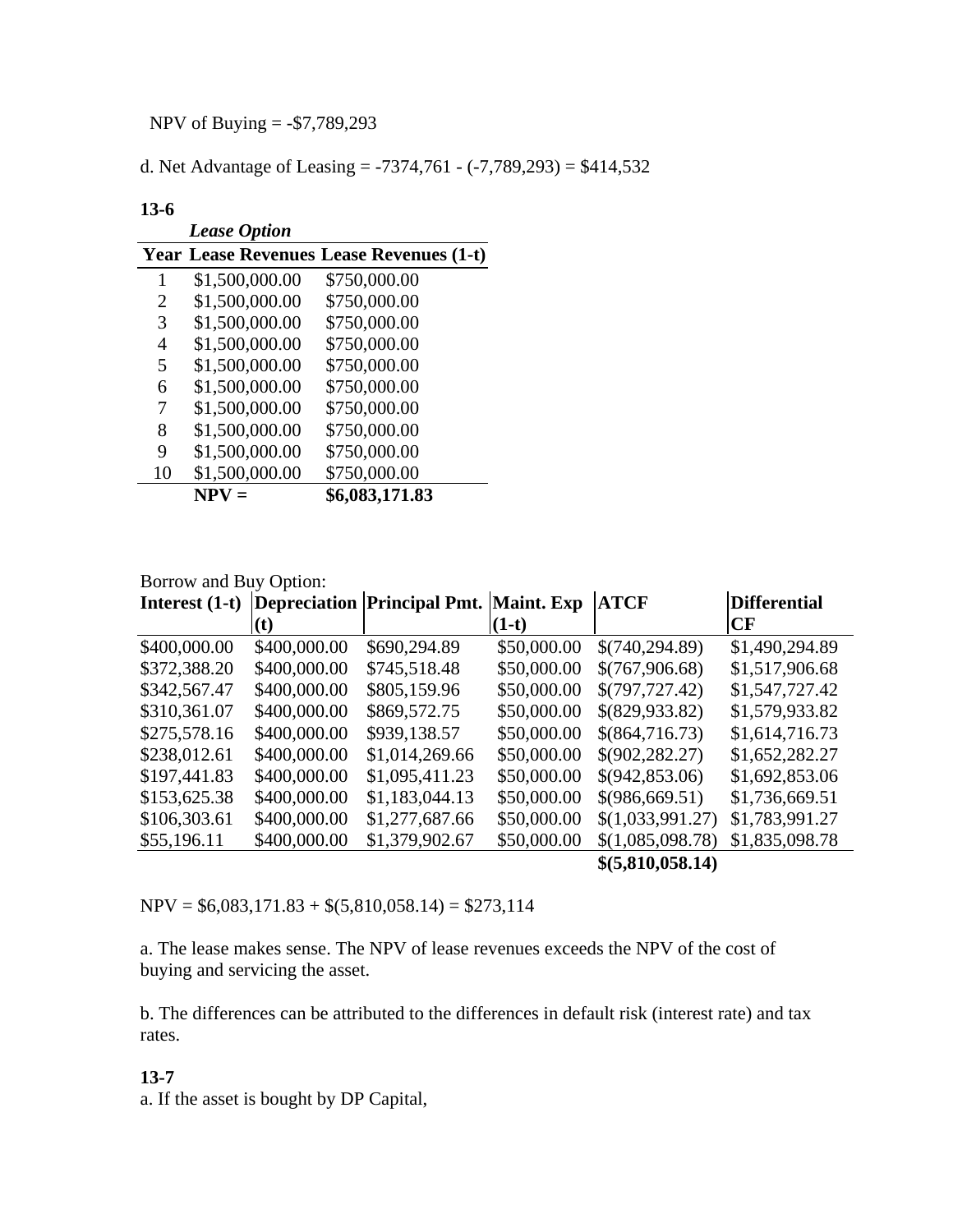Annual Payment on Loan = \$5,000,000 (APV,8%,5) = \$1,252,282 Depreciation per year  $= $1,000,000$ 

|                | <b>Year Int. Expense Interest</b> |                |           | <b>Depreciation Principal Repaid</b> | <b>ATCF</b> |
|----------------|-----------------------------------|----------------|-----------|--------------------------------------|-------------|
|                |                                   | $Express(1-t)$ | (t)       |                                      |             |
| 1              | \$400,000                         | \$240,000      | \$400,000 | \$852,282                            | \$(692,282) |
| 2              | \$331,817                         | \$199,090      | \$400,000 | \$920,465                            | \$(719,555) |
| 3              | \$258,180                         | \$154,908      | \$400,000 | \$994,102                            | \$(749,010) |
| $\overline{4}$ | \$178,652                         | \$107,191      | \$400,000 | \$1,073,630                          | \$(780,821) |
| 5              | \$92,762                          | \$55,657       | \$400,000 | \$1,159,521                          | \$(815,178) |

PV of  $ATCF = $(3,046,991)$ 

Minimum After-tax Lease Charge = \$3,046,991 (APV,7.2%,5) = \$(747,117) Minimum Pre-tax Lease Charge =  $$747,117/6 = $1,247,494$ 

b. If the asset is bought by CEF,

Annual Payment on Loan =  $$5$  million (APV, 12\%, 5) =  $$1,387,048.66$ There are no depreciation tax benefits since the firm has net operating losses, and the interest payment is not providing a tax deduction.

The maximum payment that CEF will pay on the lease is therefore \$1,387,049

#### **13-8**

a. The car rental companies might lease rather than buy for a number of reasons:

1. They may face lower tax rates than the automobile firms.

2. They might need to replace the cars very frequently. It might be less expensive for them to lease rather than buy, since they do not have to incur the costs of selling the cars themselves.

3. The automobile manufacturers may provide them with maintenance and other services, which they would have had to incur themselves.

b. Highly levered firms have far less need for tax deductions than do lightly levered firms. Consequently they might not care as much about the depreciation and other tax benefits that accrue from buying.

c. The high maintenance costs and technological know-how needed to maintain a large number of computers may sway large companies without this expertise to lease the computers rather than buy them.

d. High bond ratings are a sign of low default risk and low interest rates. Since one of the benefits of leasing arises from the lessor having a lower interest rate than the lessee, this may encourage them to be lessors.

#### **13-9**

a. Capitalized Value of Operating Lease Payments  $= 120$  growing 3% a year for 5 years + Perpetuity after that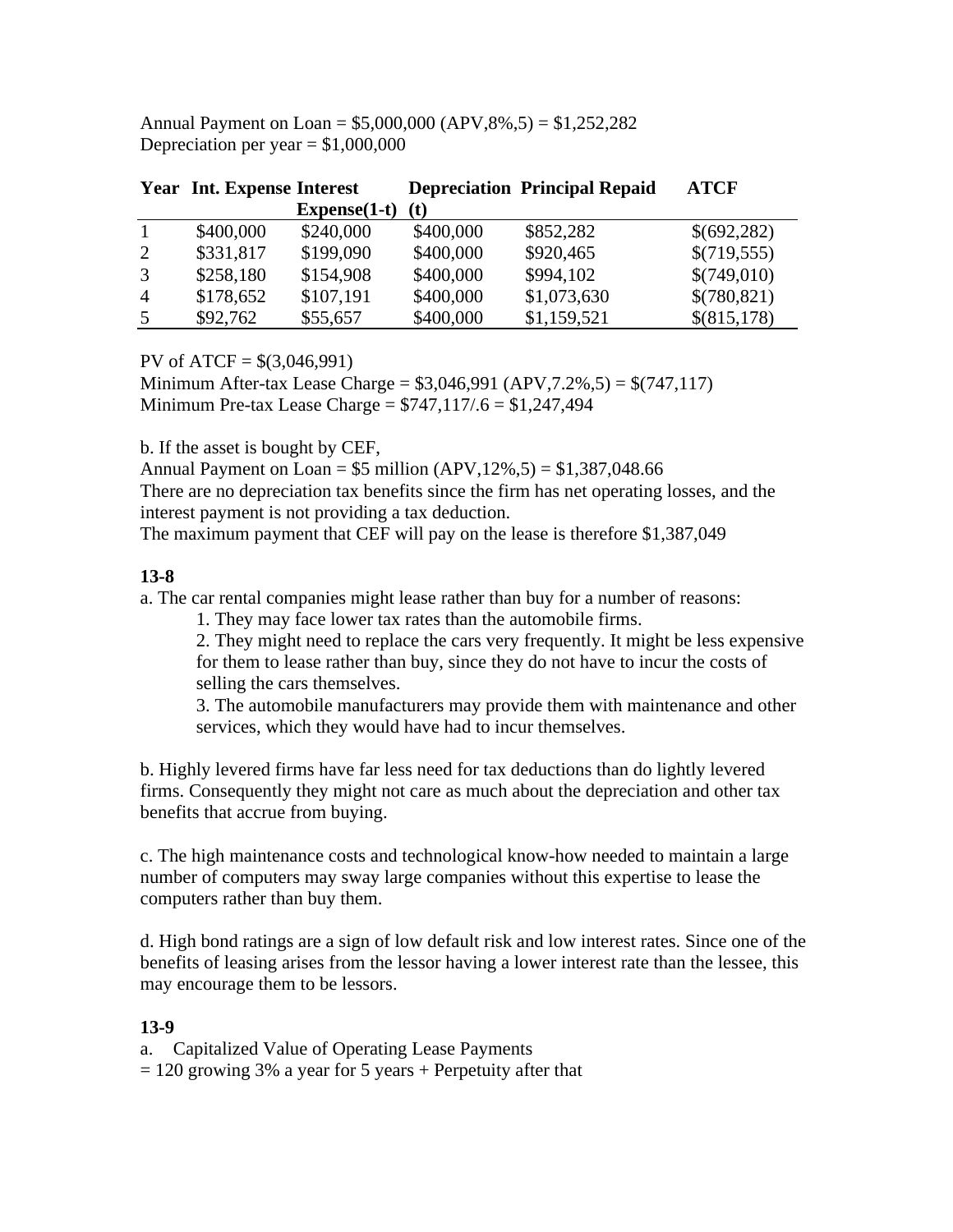$= 120$  (PV of Annuity,  $g = 3\%$ ,  $r = 8\%$ ,  $n = 5$  years) + (120 (1.03)^5/.08)/1.08^5 = \$1,689.92

b. Market Value of Equity =  $$25 * 100$  million =  $$2,500$ Debt Ratio without Capitalized Lease Payments =  $0\%$ Debt Ratio with Capitalized Lease Payments =  $$1689/($1689+$2500) = 40.32\%$ 

| × | ۰. | ×<br>۰, |
|---|----|---------|
|   |    |         |

Lease Option

| Lease Option               |                             |
|----------------------------|-----------------------------|
| <b>Year Lease Payments</b> | <b>Lease Payments (1-t)</b> |
| \$(850,000.00)             | \$(510,000.00)              |
| \$(850,000.00)             | \$(510,000.00)              |
| \$(850,000.00)             | \$ (510,000.00)             |

Borrow and Buy Option

| <b>Year Interest</b> | Interest (1-t) |    | <b>Depreciation Principal</b> | <b>Maint.</b> | <b>ATCF</b> | <b>Differential</b>                                                        |
|----------------------|----------------|----|-------------------------------|---------------|-------------|----------------------------------------------------------------------------|
|                      |                | t) | Pmt.                          | $Exp(1-t)$    |             | $\bf C$ F                                                                  |
| \$160,000.00         | \$96,000       |    |                               |               |             | \$200,000 \$616,067.03 \$120,000 \$(632,067.03) \$1,490,294.89             |
| \$110,714.64         |                |    |                               |               |             | \$66,428.78 \$200,000 \$665,352.39 \$120,000 \$(651,781.17) \$1,517,906.68 |
| \$57,486.45          |                |    |                               |               |             | \$34,491.87 \$200,000 \$718,580.58 \$120,000 \$(673,072.45) \$1,547,727.42 |

Annual Payment on Loan = \$776,067

PV of AT Lease Payments  $= (\$1,394,078)$ PV of ATCF on Buy Decision w/Salvage of \$500,000 at end of 3 years = \$(1,346,925) It is cheaper to buy.

b. Break-even AT Lease Payment = \$1,346,925 (APV,4.8%,5) = \$492,750 Pre-tax lease payment =  $$497,750/0.6 = $821,250$ 

| Year           |                | Lease Option                       |        |                |            |             |
|----------------|----------------|------------------------------------|--------|----------------|------------|-------------|
|                | Lease          | Lease Pmt $(1-t)$ Interest $(1-t)$ |        | Principal Pmt. | Maint. Exp | <b>ATCF</b> |
|                | Payment        |                                    |        |                | $(1-t)$    |             |
|                | \$<br>(24,000) | \$.<br>$(14,400)$ \$               | 10,200 |                | \$         | S           |
|                |                |                                    |        | 13,482         |            | (23, 682)   |
| $\overline{2}$ | \$             |                                    |        |                | \$         |             |
|                |                | (14, 400)                          | 9,512  | 14,627         |            | (24, 140)   |
|                | (24,000)       |                                    |        |                |            |             |
| 3              |                |                                    |        |                | \$         | \$          |
|                | (24,000)       | (14, 400)                          | 8,766  | 15,871         |            | (24, 637)   |
| $\overline{4}$ |                |                                    |        |                | \$         |             |
|                | (24,000)       | (14, 400)                          | 7,957  | 17,220         |            | (25, 177)   |
| 5              |                |                                    |        |                | \$         |             |
|                | (24,000)       | (14, 400)                          | 7,079  | 18,684         |            | (25,762)    |
| 6              |                |                                    |        |                | \$         |             |
|                | (24,000)       | (14, 400)                          | 6,126  | 20,272         |            | (26, 398)   |
| 7              |                |                                    |        |                | \$         |             |
|                | (24,000)       | (14, 400)                          | 5,092  | 21,995         |            | (27,087)    |
| 8              |                |                                    |        |                | \$         | S           |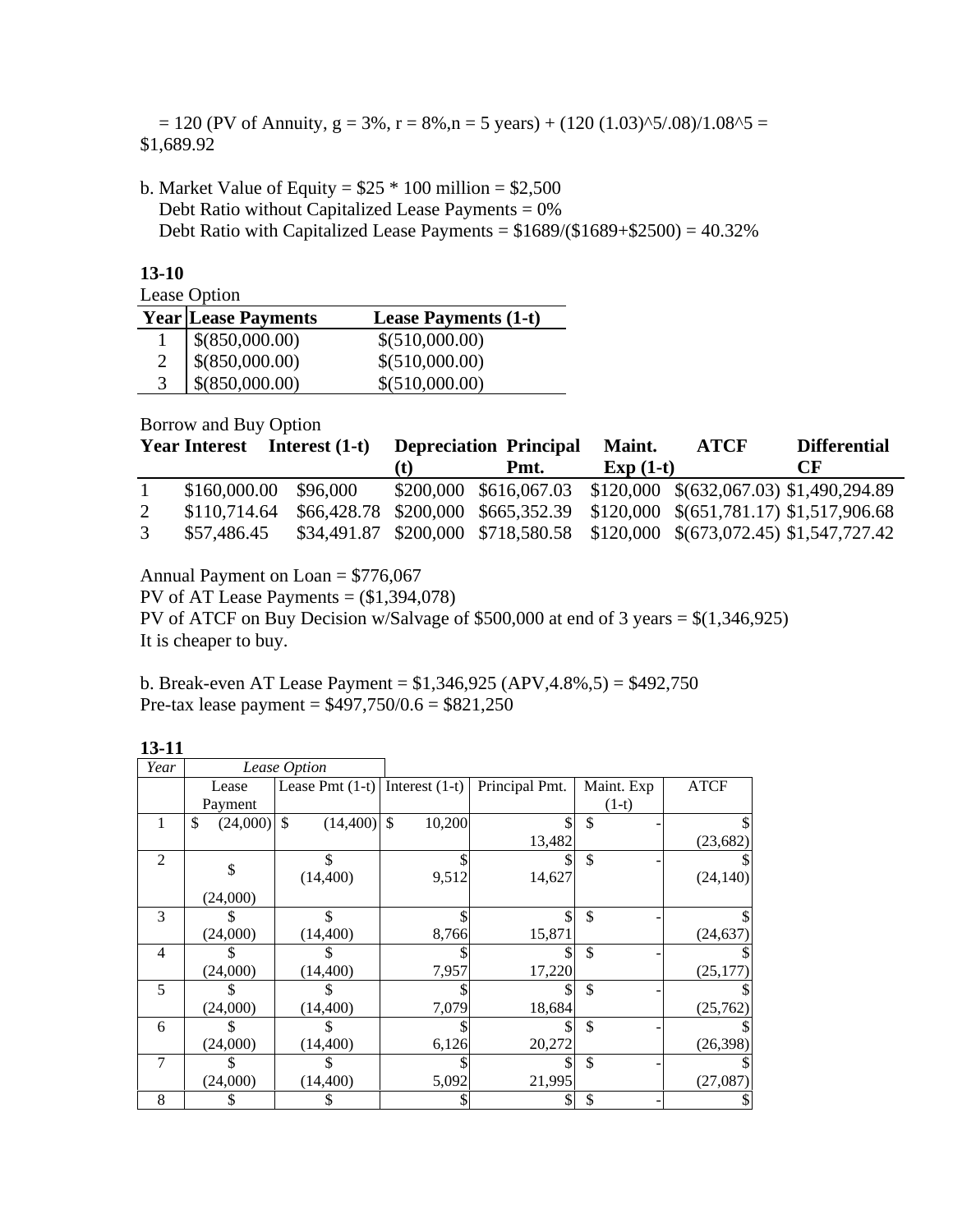|    | (24,000) | (14, 400)          | 3,970 | 23,864                     | (27, 835)    |
|----|----------|--------------------|-------|----------------------------|--------------|
|    |          |                    |       |                            |              |
|    | (24,000) | (14, 400)          | 2,753 | 25,893                     | (28, 646)    |
| 10 |          |                    |       |                            |              |
|    | (24,000) | (14, 400)          | 1,433 | 28,094                     | (29,526)     |
|    | $NPV =$  | $($ \$110,655) $ $ |       | (Includes salvage of real) | $(\$36,554)$ |
|    |          |                    |       | estate)                    |              |

Maintenance expense applies in both scenarios and is ignored.

| Year           | <b>Differential CF</b> | <b>Interest</b> | <b>Remaining Principal</b> |
|----------------|------------------------|-----------------|----------------------------|
| $\mathbf{1}$   | \$457,453.95           | \$17,000.00     | \$186,518.46               |
| 2              | \$476,277.57           | \$15,854.07     | \$171,890.99               |
| 3              | \$496,983.55           | \$14,610.73     | \$156,020.18               |
| $\overline{4}$ | \$519,760.13           | \$13,261.72     | \$138,800.35               |
| 5              | \$544,814.36           | \$11,798.03     | \$120,116.84               |
| 6              | \$572,374.02           | \$10,209.93     | \$99,845.23                |
|                | \$602,689.65           | \$8,486.84      | \$77,850.54                |
| 8              | \$636,036.84           | \$6,617.30      | \$53,986.29                |
| 9              | \$672,718.74           | \$4,588.83      | \$28,093.59                |
| 10             | \$713,068.84           | \$2,387.95      | \$(0.00)                   |

a. Based upon the present value of the cash flows, I would buy the office space.

b. Since the analysis is heavily driven by the expected terminal value of real estate, I would be more likely certain to lease if I were uncertain about how long I was going to be in business.

# **13- 12**

a. If there is a7% appreciation in lease payments at the end of each 3-year period, the PV of lease payments will increase.

b. If there is uncertainty about the expected salvage value, I would increase the pre-tax discount rate to 10.5% which works out to an after-tax rate of 6.3%, for just the salvage value. PV of Cash Flows from Buying  $= -\$54,095$ 

# **13-13**

PV of Lease Payments =  $$4$  million (PVA,  $10\%$ ,  $10$ ) =  $$24$ ,  $578$ ,  $268$ PV of Expected Salvage in 10 years =  $$10$  million/1.1^10 =  $$3,855,433$ This is less than the estimated market value of \$50 million; the firm does not get any benefits from depreciation. Therefore, it should sell the trucks to GE Capital and lease them back.

## **13-14**

#### Borrow and Buy Option

| Year | Lease    | Lease                    | Interest | Depreciati Principal |          | ATCF | Differential | Interest |
|------|----------|--------------------------|----------|----------------------|----------|------|--------------|----------|
|      | Revenues | Revenues $(1 -  (1-t) )$ |          | on                   | Payment. |      | ◡            | Payment  |
|      |          |                          |          |                      |          |      |              |          |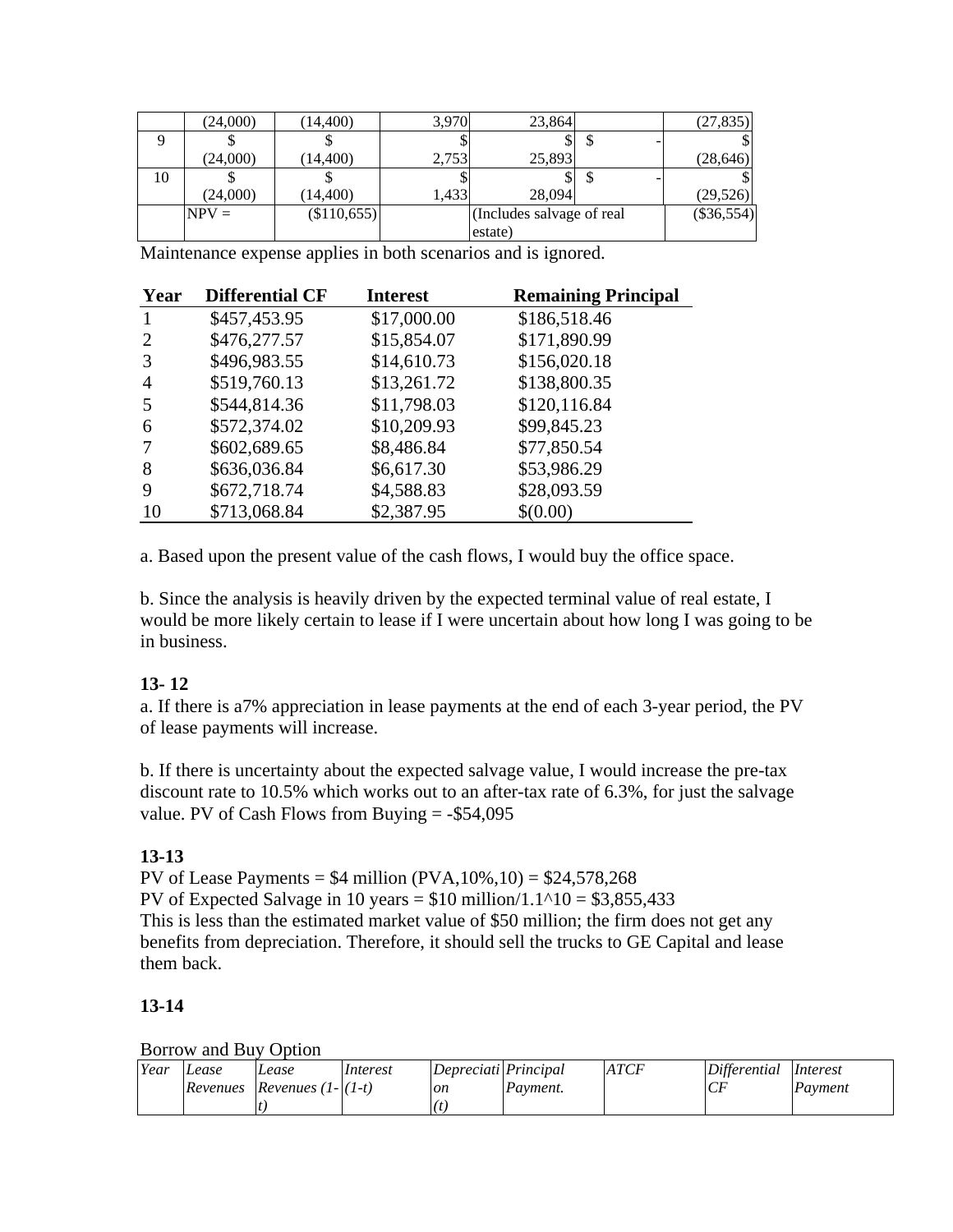| 1                | \$4 m   | \$2.4 m      | \$2,100,000 | \$1.6 <sub>m</sub> |                | $$3,618,875.14$ $$(4,118,875.14)$ $$3,500,000$                                                    | 46, 381, 124.86 |
|------------------|---------|--------------|-------------|--------------------|----------------|---------------------------------------------------------------------------------------------------|-----------------|
| $\overline{2}$   | \$4 m   | \$2.4 m      | \$1,948,007 | \$1.6 <sub>m</sub> | \$3,872,196.40 | \$(4,220,203.64 3,246,678.74 42,508,928.47                                                        |                 |
| 3                | \$4 m   | \$2.4 m      | \$1,785,375 | \$1.6 <sub>m</sub> | \$4,143,250.14 | $\frac{$(4,328,625.14 \vert 2,975,624.99 \vert 38,365,678.32)}{2,975,624.99 \vert 38,365,678.32}$ |                 |
| $\overline{4}$   | \$4 m   | \$2.4 m      | \$1,611,358 | \$1.6 <sub>m</sub> | \$4,433,277.65 | \$(4,444,636.14   2,685,597.48   33,932,400.67                                                    |                 |
| 5                | \$4 m   | \$2.4 m      | \$1,425,161 | \$1.6 m            | \$4,743,607.09 | \$(4,568,767.92 2,375,268.05 29,188,793.58                                                        |                 |
| 6                | \$4 m   | \$2.4 m      | \$1,225,929 | \$1.6 <sub>m</sub> | \$5,075,659.59 | $\frac{1}{6}(4,701,588.92)$ 2,043,215.55 24,113,134.00                                            |                 |
| $\overline{7}$   | \$4 m   | \$2.4 m      | \$1,012,752 | \$1.6 <sub>m</sub> | \$5,430,955.76 | \$(4,843,707.38   1,687,919.38   18,682,178.24                                                    |                 |
| $\boldsymbol{8}$ | \$4 m   | \$2.4 m      | \$784,651   | \$1.6 <sub>m</sub> |                | \$5,811,122.66 \\$(4,995,774.15\ 1,307,752.48\ 12,871,055.58                                      |                 |
| 9                | \$4 m   | \$2.4 m      | \$540,584   | \$1.6 <sub>m</sub> | \$6,217,901.25 | \$(5,158,485.58 900,973.89                                                                        | 6,653,154.33    |
| 10               | \$4 m   | \$2.4 m      | \$279,432   | \$1.6 <sub>m</sub> | \$6,653,154.33 | $\frac{1}{5,332,586.82}$ 465,720.80                                                               | (0.00)          |
|                  | $NPV =$ | \$19.273,777 |             |                    |                | \$(30,523,727)                                                                                    |                 |

 $NPV_{\text{Lease}} = $19,273,777$  $NPV_{Buv} = $(30,523,727)$ Annual Payment on Loan = \$7,118,875

a. No. The present value of the lease revenues does not exceed the present value of the costs of borrowing and buying the assets.

b. While in this case, it does not work out in GE's favor, GE Capital pays a high tax rate and has low default risk. It could have charged, say \$ 7 million on the lease, and ended up with a positive net present value while the lessee would also have gained.

#### **13-15**

a. PV of Lease Payments = \$19,964 PV of Buying =  $$30,000 - (10,000/1.08<sup>1</sup>)(5) = $23,194$ It is cheaper to lease.

b. After-tax lease payment  $= $3,250$ PV of AT Lease Payments at 5.2% = \$13,993

| Year           | <b>Interest</b><br>Exp. | <b>Interest</b><br>$(1-t)$ | <b>Principal</b><br>Paid | <b>Remaining</b><br><b>Balance</b> | <b>Depreciation</b><br>(t) | <b>ATCF</b> |
|----------------|-------------------------|----------------------------|--------------------------|------------------------------------|----------------------------|-------------|
| $\mathbf{1}$   | \$2,400                 | \$1,560                    | \$5,114                  | \$24,886                           | 1,400                      | \$(5,274)   |
| 2              | \$1,991                 | \$1,294                    | \$5,523                  | \$19,364                           | 1,400                      | \$(5,417)   |
| 3              | \$1,549                 | \$1,007                    | \$5,965                  | \$13,399                           | 1,400                      | \$(5,572)   |
| $\overline{4}$ | \$1,072                 | \$697                      | \$6,442                  | \$6,957                            | 1,400                      | \$(5,739)   |
| 5              | \$557                   | \$362                      | \$6,957                  | \$0                                | 1,400                      | \$(5,919)   |